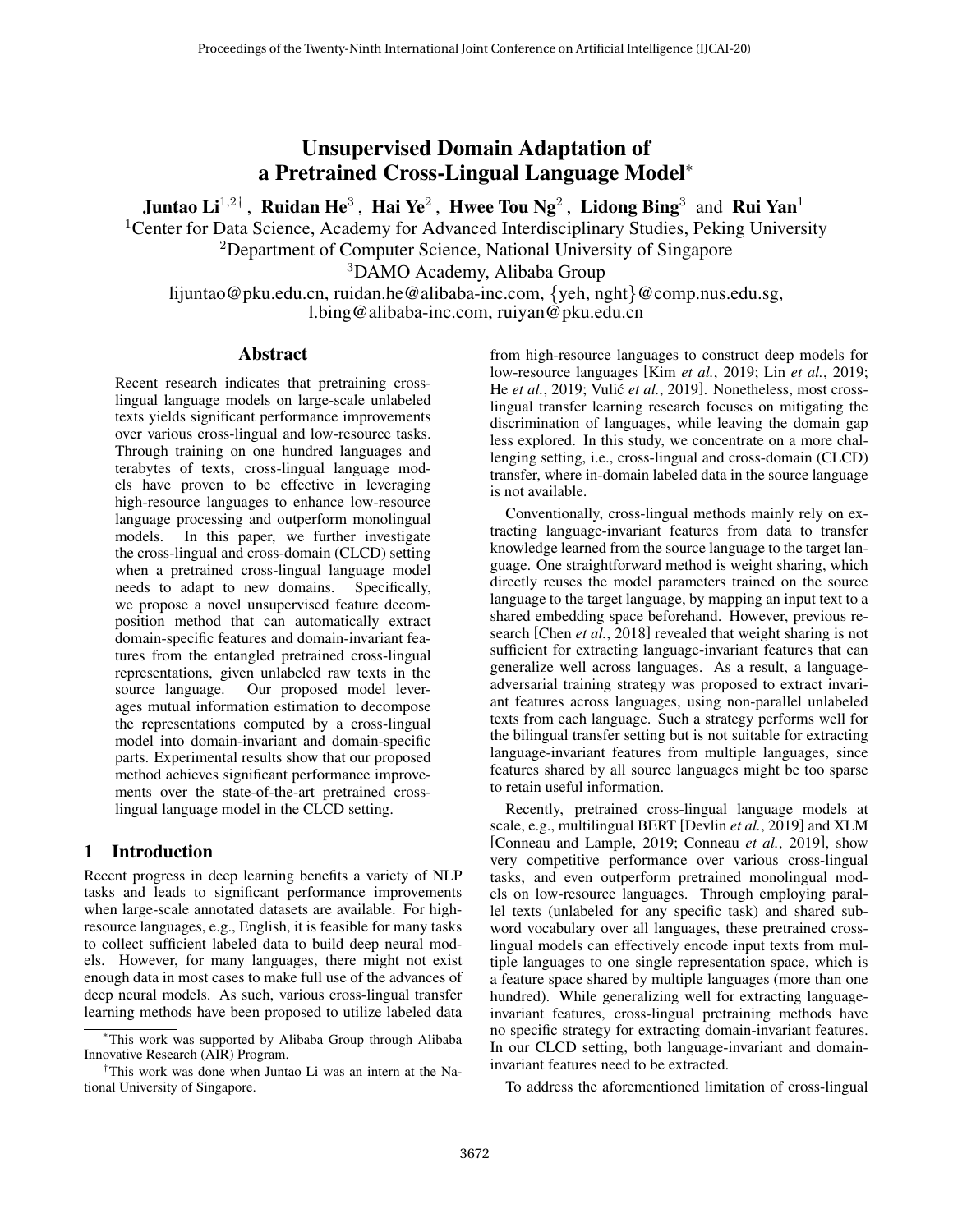pretrained models [\[Conneau](#page-6-7) *et al.*, 2019] in CLCD scenarios, we propose an unsupervised feature decomposition (UFD) method, which only leverages unlabeled data in the source language. Specifically, our proposed method is inspired by the recently proposed unsupervised representation learning method [Hjelm *et al.*[, 2019\]](#page-6-8) and can simultaneously extract domain-invariant features and domain-specific features by combining mutual information maximization and minimization. Compared to previous cross-lingual transfer learning methods, our proposed model maintains the merits of crosslingual pretrained models, i.e., generalizing well for over a hundred languages, and only needs unlabeled data in the source language for domain adaptation, which is suitable for more cross-lingual transfer scenarios.

We evaluate our model on a benchmark cross-lingual sentiment classification dataset, i.e., Amazon Review [\[Pretten](#page-6-9)[hofer and Stein, 2010\]](#page-6-9), which involves multiple languages and domains. Experimental results indicate that, with the enhancement of the pretrained XLM cross-lingual language model, our proposed UFD model (trained on some unlabeled raw texts in the source language) along with a simple linear classifier (trained on a small labeled dataset in the source language and the source domain) outperforms state-of-the-art models that have access to strong cross-lingual supervision (e.g., commercial MT systems) or labeled datasets in multiple source languages. Furthermore, incorporating our proposed UFD strategy with an unlabeled set of 150K instances in the source language leads to continuous gains over the strong pretrained XLM model that is trained on one hundred languages and terabytes of texts. Extensive experiments further demonstrate that unsupervised feature decomposition on a pretrained cross-lingual language model outperforms a pretrained domain-specific language model trained on over 100 million sentences.

## 2 Related Work

Cross-lingual transfer learning (CLTL) has long been investigated [\[Yarowsky](#page-6-10) *et al.*, 2001] and is still one of the frontiers of natural language processing [Chen *et al.*[, 2019\]](#page-6-11). Through utilizing rich annotated data in high-resource languages, CLTL significantly alleviates the challenge of scarce training data in low-resource languages. Conventionally, CLTL mainly focuses on resources that are available for transferring, e.g., collecting parallel texts between two languages to directly transfer model built in a rich-resource language to a low-resource one [Pham *et al.*[, 2015\]](#page-6-12) or constructing annotated data in the target language by machine translation systems [\[Xu and Yang, 2017\]](#page-6-13). Subsequently, with the success of deep learning, cross-lingual word embeddings are proposed to learn the shared representation space at the fundamental level and can benefit various downstream tasks [\[Artetxe](#page-6-14) *et al.*, 2018; [Conneau](#page-6-15) *et al.*, 2018a]. Later, a crosslingual sentence representation is also proposed [\[Conneau](#page-6-16) *et al.*[, 2018b\]](#page-6-16). Chen et al. [\[2018\]](#page-6-4) designed a languageadversarial training strategy to extract language-invariant features that can directly transfer to the target language.

Another direction is pretraining cross-lingual [\[Conneau](#page-6-6) [and Lample, 2019\]](#page-6-6) or multilingual language models [\[De-](#page-6-5) vlin *et al.*[, 2019\]](#page-6-5). Benefiting from the large-scale training texts and model size, these pretraining methods have changed the face of cross-lingual transfer learning. Empirical results demonstrate that representation space shared by one hundred languages can significantly outperform the language-specific pretrained models [\[Conneau](#page-6-7) *et al.*, 2019]. As language adversarial training will lead to sparse language-invariant representations when multiple languages are involved [\[Chen](#page-6-11) *et al.*[, 2019\]](#page-6-11), we follow the line of cross-lingual language model pretraining. Unlike previous pretraining methods, we focus on domain adaptation of these pretrained models. To maintain the generalization ability of the cross-lingual pretrained model, we mainly consider the unsupervised domain adaptation setting. The work most related to ours is proposed for unsupervised representation learning [Hjelm *et al.*[, 2019\]](#page-6-8), which is primarily used for visual representation learning.

# 3 Model

In this section, we first define the problem discussed in this paper and then describe the proposed method in detail.

## 3.1 Problem Definition & Model Overview

In this paper, we consider a setting where we only have a labeled set  $D_{s,s}$  of a specific language and a specific domain which we call source language and source domain, and we want to train a classifier to be tested on a set  $D_{t,t}$  of a different language and a different domain which we call target language and target domain. We also assume access to some unlabeled raw data  $D_{s,u}$  of multiple domains including the target domain from the source language during the training phase, which is usually feasible in practical applications. We call this setting unsupervised cross-lingual and cross-domain (CLCD) adaptation.

As illustrated in Figure [1,](#page-2-0) the proposed method consists of three components: a pretrained multilingual embedding module which embeds the input document into a languageinvariant representation, an unsupervised feature decomposition (UFD) module which extracts domain-invariant features and domain-specific features from the entangled languageinvariant representation, and a task-specific module trained on the extracted domain-invariant and domain-specific features. We adopt  $XLM<sup>1</sup>$  $XLM<sup>1</sup>$  $XLM<sup>1</sup>$  [\[Conneau and Lample, 2019\]](#page-6-6) as the multilingual embedding module in our method, which has been pretrained by large-scale parallel and monolingual data from various languages and is the current state-of-theart cross-lingual language model. We describe the other two modules and the training process in the following subsections.

# 3.2 Unsupervised Feature Decomposition

#### Mutual Information Estimation

Before elaborating on the proposed unsupervised feature decomposition module, we first present some preliminary knowledge on mutual information estimation, which is employed in the training objectives of UFD. Mutual information (MI) is growing in popularity as an objective function

<span id="page-1-0"></span><sup>&</sup>lt;sup>1</sup>The latest version XLM-R is adopted, which is trained on over one hundred languages and 2.5 terabytes of texts.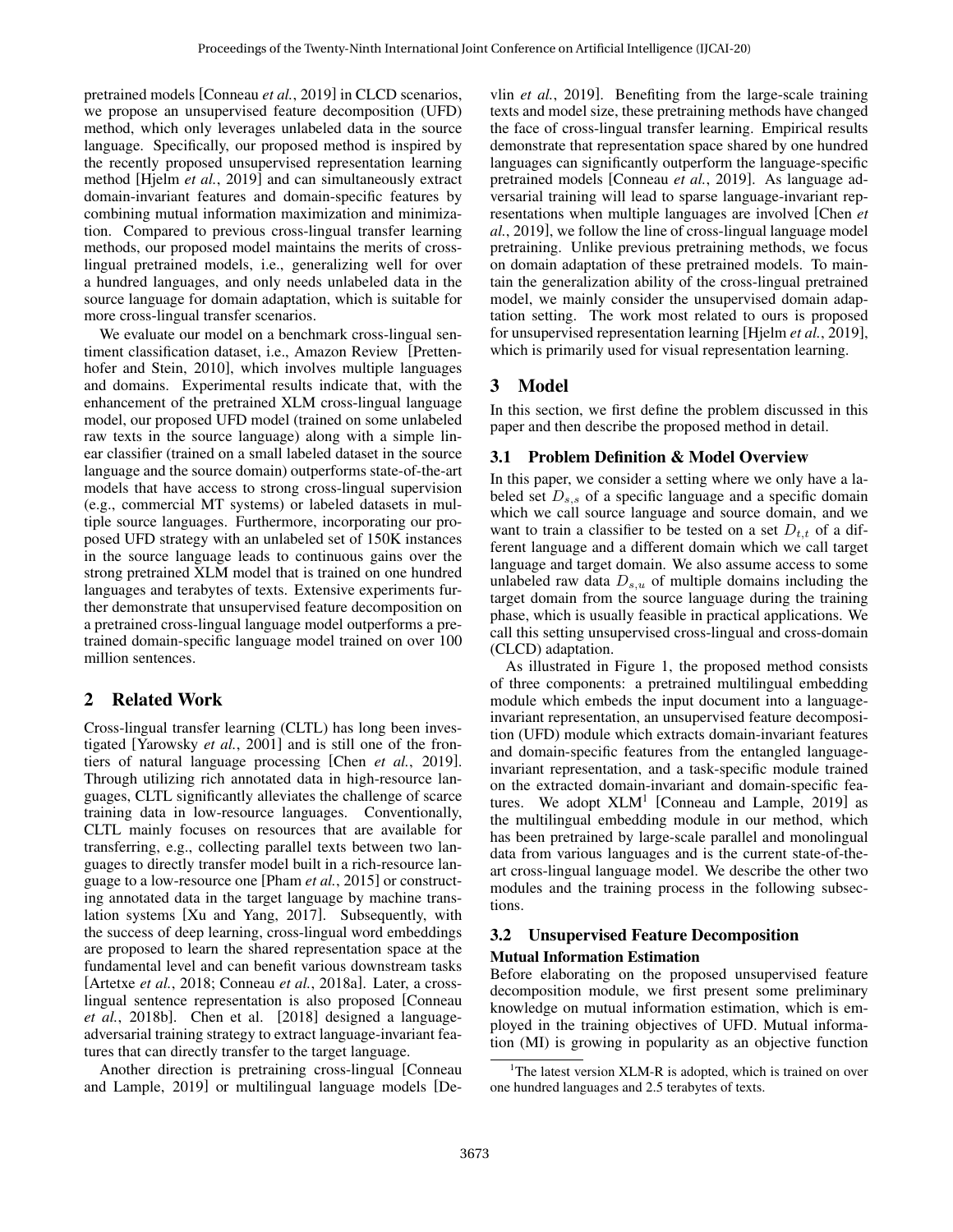<span id="page-2-0"></span>

Figure 1: Our unsupervised domain adaptation model, where Min-MI and Max-MI refer to MI maximization and minimization. The middle-left part is the feature extractor  $\mathcal{F}_s$  and the right is  $\mathcal{F}_p$ .

in unsupervised representation learning. It measures how informative one variable is of another variable. In the context of unsupervised representation learning, MI maximization is usually adopted such that the encoded representation maximally encodes information of the original data. MI is difficult to compute, particularly in continuous and high-dimensional settings, and therefore various estimation approaches have been proposed.

In our method, we adopt a recently proposed neural estimation approach [\[Belghazi](#page-6-17) *et al.*, 2018], which estimates MI of two continuous random variables  $X$  and  $Y$  by training a network to distinguish between samples coming from their joint distribution, J, and the product of their marginal distributions, M. This estimation utilizes a lower-bound of MI based on the Donsker-Varadhan representation (DV) of KL-divergence [\[Donsker and Varadhan, 1983\]](#page-6-18),

$$
\mathcal{I}(X;Y) := \mathcal{D}_{KL}(\mathbb{J}||\mathbb{M}) \ge \widehat{\mathcal{I}}^{DV}(X;Y)
$$
  
 :=  $E_{\mathbb{J}}[T_{\omega}(x,y)] - \log E_{\mathbb{M}}[e^{T_{\omega}(x,y)}]$  (1)

where  $T_{\omega}$  is a discrimination function parameterized by a neural network with learnable parameters  $\omega$ . It maps a sample from space  $X \times Y$  to a real value in R. Through maximizing  $\widehat{\mathcal{I}}^{DV}$ ,  $T_{\omega}$  is encouraged to distinguish between samples drawn from J and M by assigning the former large values while the latter small ones.

#### Proposed Method

Let  $X \in \mathbb{R}^d$  denote the language-invariant representation generated by the pretrained multilingual embedding module. It is then fed into the proposed UFD module as input. As shown in Figure [1,](#page-2-0) we introduce two feature extractors: the domain-invariant extractor  $\mathcal{F}_s$  (i.e., the two-layer feedforward network with ReLU activation on the left), and the domainspecific extractor  $\mathcal{F}_p$  (i.e., the two-layer network on the right). We denote the extracted features as  $\mathcal{F}_s(X)$  and  $\mathcal{F}_p(X)$  respectively. Note that for  $\mathcal{F}_s$ , we add residual connections to better maintain domain-invariant attributes from X.

Specifically,  $\mathcal{F}_s$  aims to extract domain-invariant features from the language-invariant representation in an unsupervised manner. Since the multilingual embedding module is pretrained on open domain datasets from over one hundred languages, presumably the generated language-invariant representations should contain certain attributes that can be generalized across domains. When  $\mathcal{F}_s$  is trained on multiple domains with jointly maximizing MI between the inputs and outputs of each domain, it is encouraged to retain the shared features among those domains from the language-invariant representations. In this way,  $\mathcal{F}_s$  is forced to pass domaininvariant information from X to  $\mathcal{F}_s(X)$ .

We utilize the neural network-based estimator as presented in Equation (1) for computing MI. In our case, as  $\mathcal{F}_s(X)$  is dependent on  $X$ , we can simplify the DV-based MI estimator to a Jensen-Shannon MI estimator as suggested in [\[Hjelm](#page-6-8) *et al.*[, 2019\]](#page-6-8):

$$
\hat{\mathcal{I}}^{JSD}(X; \mathcal{F}_s(X)) := E_{\mathbb{P}}[-sp(-T_{\omega}(x, \mathcal{F}_s(x)))] -E_{\mathbb{P}\times\widetilde{\mathbb{P}}}[sp(T_{\omega}(x^{'}, \mathcal{F}_s(x)))] \tag{2}
$$

where  $x$  is an input embedding with empirical probability distribution  $\mathbb{P}$ . As  $\mathcal{F}_s(x)$  is directly computed from x,  $(x, \mathcal{F}_s(x))$  can be regarded as a sample drawn from the joint distribution of X and  $\mathcal{F}_s(X)$ . x' corresponds to an input embedding from  $\widetilde{\mathbb{P}} = \mathbb{P}$ , i.e., x' is computed from a random sample drawn from the same input distribution, such that  $(x', \mathcal{F}_s(x))$  is drawn from the product of marginal distributions.  $sp(z) = \log(1 + e^z)$  is the softplus activation function. The training objective of  $\mathcal{F}_s$  is to maximize the MI on X and  $\mathcal{F}_s(X)$  and the loss is formulated as follows:

$$
\mathcal{L}_s(\omega_s, \psi_s) = -\widehat{\mathcal{I}}^{JSD}(X, \mathcal{F}_s(X))\tag{3}
$$

where  $\omega_s$  denotes the parameters of the discrimination network in the estimator and  $\psi_s$  denotes the parameters of  $\mathcal{F}_s$ . To facilitate learning of domain-invariant features, we also propose to maximize the MI on  $\mathcal{F}_s(X)$  and the corresponding intermediate representation (first layer output)  $\mathcal{F}'_s(X)$ , and the training loss is as follows:

$$
\mathcal{L}_r(\omega_r, \psi_s) = -\widehat{\mathcal{I}}^{JSD}(\mathcal{F}'_s(X), \mathcal{F}_s(X))
$$
(4)

where  $\omega_r$  denotes the parameters of the discriminator network in the estimator.

Recall that the objective of  $\mathcal{F}_p$  is to extract domain-specific features, which is supposed to be exclusive and independent of domain-invariant features. We propose to minimize the MI between features extracted by  $\mathcal{F}_s$  and  $\mathcal{F}_p$ , and the training loss is formulated as follows:

$$
\mathcal{L}_p(\omega_p, \psi_s, \psi_p) = \widehat{\mathcal{I}}^{JSD}(\mathcal{F}_s(X), \mathcal{F}_p(X))
$$
 (5)

where  $\psi_p$  denotes the parameters of  $\mathcal{F}_p$ .  $\omega_p$  denotes the parameters of the discrimination network in MI estimator.

The training objective of the proposed UFD component is thus to minimize the overall loss as follows:

$$
\mathcal{L}_{UFD} = \alpha \mathcal{L}_s + \beta \mathcal{L}_r + \gamma \mathcal{L}_p \tag{6}
$$

where  $\alpha$ ,  $\beta$ , and  $\gamma$  are hyperparameters to balance the effects of sub-losses.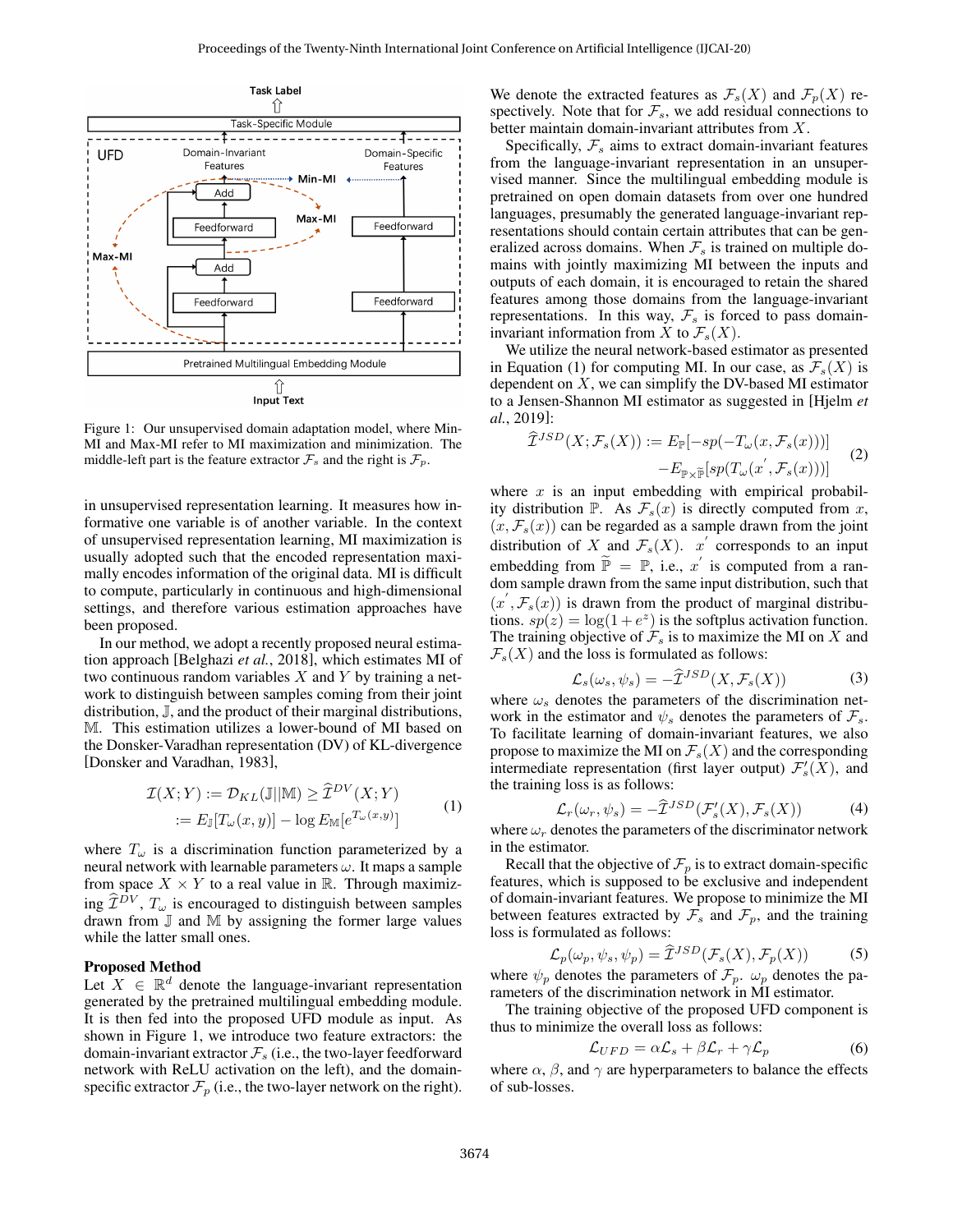<span id="page-3-0"></span>

| <b>Datasets</b> | <b>English</b> |             |              |  |  |  |  |  |  |  |
|-----------------|----------------|-------------|--------------|--|--|--|--|--|--|--|
|                 | <b>Books</b>   | <b>DVD</b>  | <b>Music</b> |  |  |  |  |  |  |  |
| #Documents      | 8.898.041      | 1,097,592   | 1.697.533    |  |  |  |  |  |  |  |
| #Sentences      | 101,061,948    | 16.447.191  | 21,062,292   |  |  |  |  |  |  |  |
| #Words          | 1,302,754,313  | 194.145.510 | 277,987,802  |  |  |  |  |  |  |  |
| Avg length      | 146.4          | 176.9       | 163.8        |  |  |  |  |  |  |  |

Table 1: Statistics of domain-specific raw texts.

#### 3.3 Task-Specific Module

In the task-specific module, we first employ a linear layer that maps the concatenation of the domain-invariant and domainspecific features in  $\mathbb{R}^{2d}$  into a vector representation in  $\mathbb{R}^d$ . A simple feedforward layer with softmax activation is then employed on this mapped vector representation to output the task label. We train this module on  $D_{s,s}$  and the cross-entropy loss denoted as  $\mathcal{L}_t$  is utilized as the training objective.

#### 3.4 Training

Note that the parameters of the multilingual embedding module are pretrained and set to be frozen in the entire training process. We first optimize the parameters of UFD, i.e.,  $\{\widehat{\omega}_s, \widehat{\omega}_r, \widehat{\omega}_p, \psi_s, \psi_p\}$  by minimizing  $\mathcal{L}_{UFD}$  on the unlabeled set  $D_{s,u}$ . Once the UFD module is trained, we fix its parameters and train the task-specific module by minimizing  $\mathcal{L}_t$  on the labeled set  $D_{s,s}$ .

## 4 Experimental Setting

#### 4.1 Datasets

We conduct experiments on the multi-lingual and multidomain Amazon review dataset [\[Prettenhofer and Stein,](#page-6-9) [2010\]](#page-6-9), which serves as a benchmark in previous cross-lingual sentiment analysis research and also supports cross-lingual and cross-domain evaluation. This dataset includes texts in four languages, i.e., English, German, French, and Japanese, and each language contains three domains, i.e., Books, DVD, and Music. There are a training set and a test set for each domain in each language and both consist of 1,000 positive reviews and 1,000 negative reviews.

In our CLCD evaluation, we treat English as the only source language and attempt to adapt to the other three languages. As each language contains three domains, we can construct  $3 \times 2$  CLCD source-target pairs between English and a specific target language. Therefore, we have 18 CLCD source-target pairs in total considering all three target languages. During training, we first utilize some unlabeled raw data from the source language for optimizing the proposed UFD. Then, the training set from the source language and source domain is used for training the task-specific module. During testing, the model is evaluated on the test set of the target language and target domain.

We draw samples from 3 larger unannotated datasets of Books, DVD, and Music domains released in [\[He and](#page-6-19) [McAuley, 2016\]](#page-6-19). The statistics of the three datasets are given in Table [1.](#page-3-0) We randomly sample 50K documents from each domain as the unlabeled domain-specific set in the source language (i.e., English) to be utilized during training. To encourage  $\mathcal{F}_s$  to capture domain-shared features, we utilize domainspecific unlabeled sets from all domains ( $50K \times 3$ ) in training the UFD module. We also show the change in performance when varying the number of unlabeled samples in Section 5.

### 4.2 Baselines

We denote our proposed model as XLM-UFD, and we compare it with the following baselines:

CL-RL [\[Xiao and Guo, 2013\]](#page-6-20) is a cross-lingual word representation learning method, which learns the connection between two languages by sharing part of the word vectors.

Bi-PV [Pham *et al.*[, 2015\]](#page-6-12) attempts to learn paragraph vectors in a bilingual context setting by sharing the distributed representations of unannotated parallel data from different languages.

CLDFA [\[Xu and Yang, 2017\]](#page-6-13) is a cross-lingual distillation method which leverages a parallel corpus of documents. An adversarial feature adaptation strategy is applied for reducing the mismatch between the labeled data and the unlabeled parallel document.

MAN-MOE [Chen *et al.*[, 2019\]](#page-6-11) addresses the multilingual transfer setting, i.e., there are multiple source languages with labeled data. Building upon a languageadversarial training module, this model utilizes a mixture-ofexperts (MOE) module to dynamically combine private features of different languages.

The above four baselines were originally proposed for adaptation in a cross-lingual setting, e.g., adapting from English-Books to German-Books. We report their official results released in the original papers, which can be regarded as upper bounds for their CLCD performances. Note that the setting of MAN-MOE is different, where N to 1 adaption is performed, i.e., from N source languages to one target language. Thus, its cross-lingual performance cannot be simply viewed as the upper bound of its CLCD performance. We retrain the model in the CLCD setting as another baseline described later. For the baselines described below, they are all trained in the CLCD setting.

ADAN [Chen *et al.*[, 2018\]](#page-6-4) exploits adversarial training to reduce the representation discrepancy between the encoded source and target embeddings.

MAN-MOE-D is the version of MAN-MOE trained in a CLCD setting. As this specific model performs N to 1 adaptation, it can adapt from multiple source domains from the same source language to a specific target domain and target language. In our experiments, MAN-MOE-D utilizes two source domains from the same source language. For example, when the target language and domain are German-Books, MAN-MOE-D takes labeled set from both English-DVD and English-Music during training.

Multi-BPE combines the pretrained multilingual bytepair embeddings in 275 languages [\[Heinzerling and Strube,](#page-6-21) [2018\]](#page-6-21)<sup>[2](#page-3-1)</sup> with the task-specific classifier used in our proposed model to perform CLCD adaptation. This model is used to calibrate the performance of the subword embeddings shared across multiple languages.

<span id="page-3-1"></span><sup>2</sup> https://nlp.h-its.org/bpemb/multi/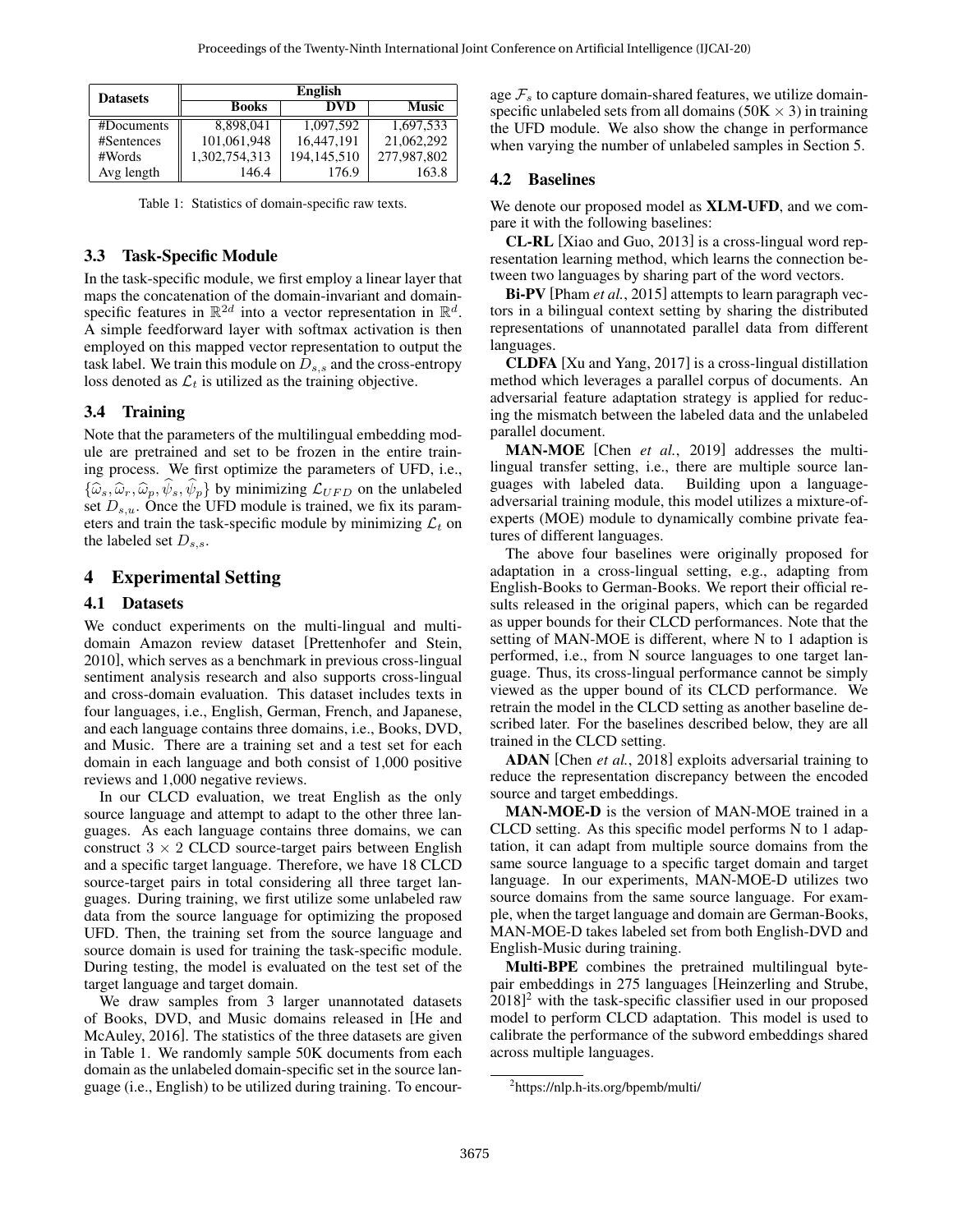<span id="page-4-2"></span>

| Model          | German       |            |       |      |       | French     |       |      | Japanese     |            |              |      |  |
|----------------|--------------|------------|-------|------|-------|------------|-------|------|--------------|------------|--------------|------|--|
|                | <b>Books</b> | <b>DVD</b> | Music | Avg  | Books | <b>DVD</b> | Music | Avg  | <b>Books</b> | <b>DVD</b> | <b>Music</b> | Avg  |  |
| CL-RL          | 79.9         | 77.1       | 77.3  | 78.1 | 78.3  | 74.8       | 78.7  | 77.3 | 71.1         | 73.1       | 74.4         | 72.9 |  |
| Bi-PV          | 79.5         | 78.6       | 82.5  | 80.2 | 84.3  | 79.6       | 80.1  | 81.3 | 71.8         | 75.4       | 75.5         | 74.2 |  |
| <b>CLDFA</b>   | 84.0         | 83.1       | 79.0  | 82.0 | 83.4  | 82.6       | 83.3  | 83.1 | 77.4         | 80.5       | 76.5         | 78.1 |  |
| <b>MAN-MOE</b> | 82.4         | 78.8       | 77.2  | 79.5 | 81.1  | 84.3       | 80.9  | 82.1 | 62.8         | 69.1       | 72.6         | 68.2 |  |
| <b>ADAN</b>    | 82.7         | 77.1       | 79.2  | 79.6 | 75.9  | 75.2       | 73.8  | 74.9 | 72.5         | 72.3       | 74.3         | 73.0 |  |
| MAN-MOE-D      | 82.8         | 80.1       | 81.6  | 81.5 | 83.0  | 85.5       | 82.0  | 83.5 | 70.5         | 76.0       | 70.8         | 72.4 |  |
| Multi-BPE      | 51.0         | 53.4       | 53.0  | 52.5 | 50.5  | 51.4       | 51.1  | 51.0 | 50.0         | 49.8       | 50.0         | 49.9 |  |
| <b>DLM</b>     | 52.1         | 53.7       | 53.3  | 53.0 | 57.4  | 51.5       | 55.2  | 54.7 | 52.8         | 51.5       | 50.8         | 51.7 |  |
| <b>XLM</b>     | 80.4         | 84.9       | 79.3  | 81.5 | 86.4  | 86.3       | 83.2  | 85.3 | 81.7         | 81.6       | 84.1         | 82.5 |  |
| <b>XLM-UFD</b> | 89.2         | 86.4       | 88.8  | 88.1 | 89.5  | 89.4       | 89.1  | 89.3 | 83.8         | 84.5       | 85.2         | 84.5 |  |
| $XLM^*$        | 86.3         | 81.2       | 84.5  | 84.0 | 90.6  | 86.9       | 87.6  | 88.4 | 82.9         | 85.0       | 87.0         | 85.0 |  |

Table 2: Overall comparison of classification accuracy between our proposed model and baseline models. The upper part refers to the accuracy reported in previous studies in a cross-lingual setting while the middle part refers to our implemented models trained in a CLCD setting. XLM\* denotes the XLM model trained on source language target domain labeled data. We report the average values of three runs.

DLM is a pretrained domain-specific language model<sup>[3](#page-4-0)</sup> im-plemented with the code of XLM<sup>[4](#page-4-1)</sup> [\[Conneau and Lample,](#page-6-6) [2019\]](#page-6-6). It employs the pretrained multilingual byte-pair embeddings as the initialized representations of input texts to mitigate the gap between the source language and the target language. This model is used to study the effect of leveraging large scale domain-specific unlabeled texts.

XLM refers to the model where we simply add a feedforward layer with softmax activation as the output layer on top of pretrained XLM [\[Conneau](#page-6-7) *et al.*, 2019].

#### 4.3 Training Details

The hidden dimension of XLM is 1024. The input and output dimensions of the feedforward layers in both  $\mathcal{F}_s$  and  $\mathcal{F}_p$ are 1024. The discriminator of  $T_{\omega_s}$ ,  $T_{\omega_r}$ , and  $T_{\omega_p}$  share the same model structure as suggested in previous work [\[Hjelm](#page-6-8) *et al.*[, 2019\]](#page-6-8), i.e., the discriminator consists of two feedforward layers with ReLU activation. The input and output dimensions of the first feedforward layer in the discriminator are 2048 and 1024. The input and output dimensions of the second feedforward layer are 1024 and 1. The input dimension of the single-layer task-specific classifiers is 1024. All trainable parameters are initialized from a uniform distribution  $[-0.1, 0.1]$ .

We utilize 100 labeled data in the target language and target domain as the validation set, which is used for hyperparameter tuning and model selection during training. The hyperparameters are tuned on the validation set of a specific sourcetarget pair, and are then fixed in all experiments of XLM-UFD. Specifically, both UFD and the task-specific module are optimized by Adam [\[Kingma and Ba, 2014\]](#page-6-22) with a learning rate of  $1 \times 10^{-4}$ . The batch size of training UFD and the task-specific module are set to 16 and 8, respectively. The weights  $\alpha$ ,  $\beta$ ,  $\gamma$  in Equation (6) are set to 1, 0.3, and 1, respectively. During training, the model that achieves the best performance (lowest loss) on the validation set is saved for evaluation purpose.

#### 5 Results

Table [2](#page-4-2) presents the model comparison results and Table [3](#page-5-0) shows the results of different ablation tests on XLM-UFD. Classification accuracy is used as the evaluation metric.

#### 5.1 Model Comparison

In Table 2, the top 4 models are trained in a cross-lingual setting, and the middle 6 models are trained in a CLCD setting. We repeat the experiment on each source-target pair for 3 times with different random seeds and record the average result on each pair. Each reported result for models trained in the CLCD setting is the average result of the adaptation performance from two source domains in English. For example, a result under German-Books is the average of adaptation accuracies from English-DVD and English-Music.

We make the following observations from Table 2. (1) XLM-UFD achieves significantly better results over all baselines across all settings. It even substantially outperforms baselines trained in a cross-lingual setting with parallel texts from source and target languages such as CLDFA, which is a much less challenging setting. (2) One interesting finding is that MAN-MOE-D performs better than MAN-MOE. One possible reason is that MAN-MOE involves multiple source languages while invariant features shared by multiple languages might be too sparse to maintain enough information for extracting task-specific features. (3) Among the pretrained models, multilingual byte pair embeddings (Multi-BPE) only achieves low performance. With the enhancement of large-scale domain-specific unlabeled text, the domainspecific language model (DLM) taking the multilingual byte pair embeddings as input obtains observable performance gains but still has much room for improvement. Benefiting from the large-scale training data and network size, XLM is able to perform better than the state-of-the-art task-specific models such as CLDFA and MAN-MOE-D on French and Japanese. When combined with the proposed UFD, significant performance gains are observed on XLM. This points out that domain adaptation is necessary for pretrained multilingual language models when applied to a specific task.

<span id="page-4-0"></span><sup>&</sup>lt;sup>3</sup>Trained with the datasets presented in Table 1.

<span id="page-4-1"></span><sup>4</sup> https://github.com/facebookresearch/XLM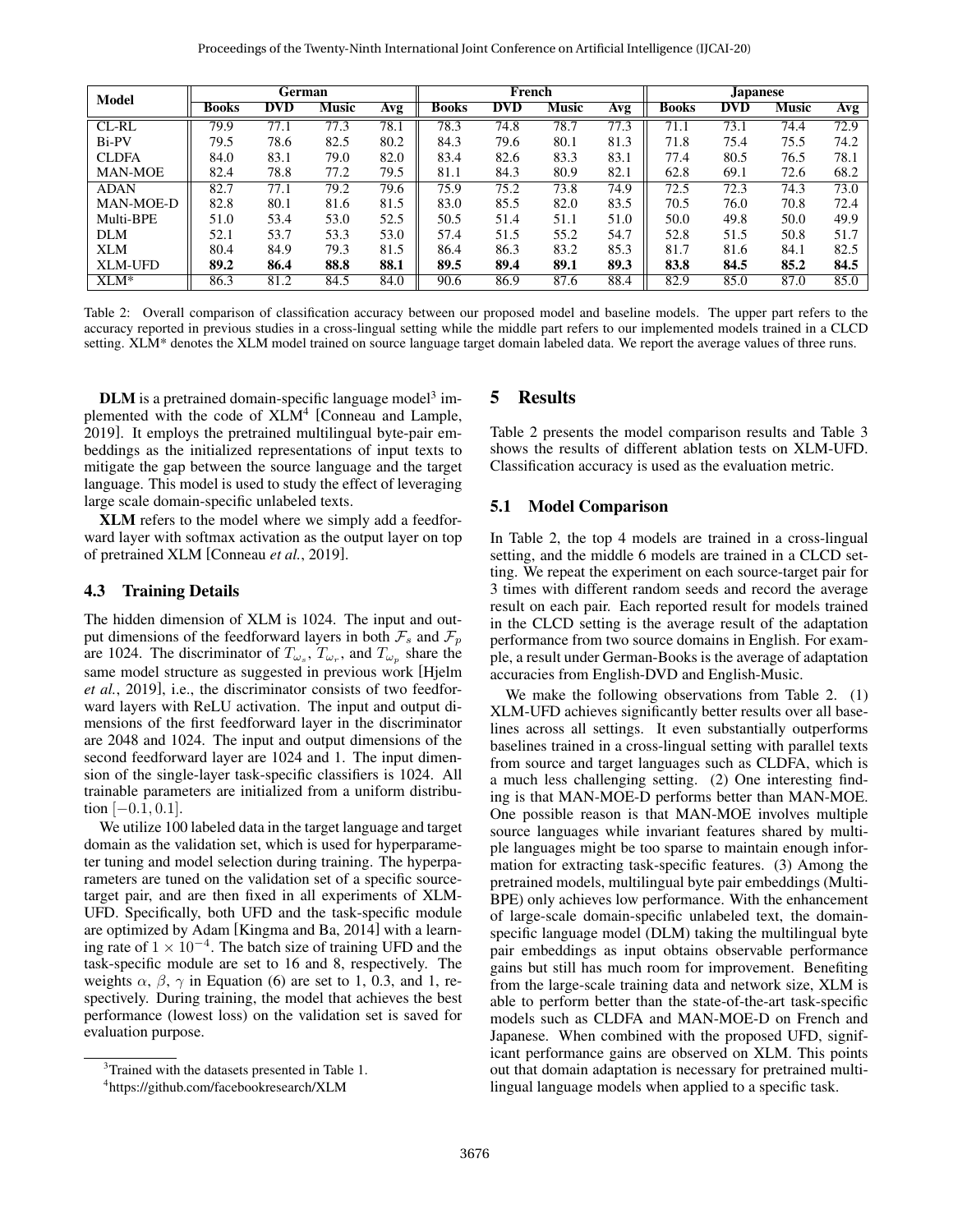<span id="page-5-0"></span>

|                     | <b>Settings</b> | German       |            |              | French |              |            |       | <b>Japanese</b> |              |            |       |      |
|---------------------|-----------------|--------------|------------|--------------|--------|--------------|------------|-------|-----------------|--------------|------------|-------|------|
|                     |                 | <b>Books</b> | <b>DVD</b> | <b>Music</b> | Avg    | <b>Books</b> | <b>DVD</b> | Music | Avg             | <b>Books</b> | <b>DVD</b> | Music | Avg  |
| <b>Basic Model</b>  | <b>XLM-MI</b>   | 80.4         | 84.9       | 79.3         | 81.5   | 86.4         | 86.3       | 83.2  | 85.3            | 81.7         | 81.6       | 84.1  | 82.5 |
| Model Ablation      | Max-MI          | 84.5         | 82.0       | 81.9         | 82.8   | 81.1         | 83.2       | 81.8  | 82.0            | 81.8         | 80.6       | 81.5  | 81.3 |
|                     | Max-Min-MI      | 88.4         | 85.9       | 87.3         | 87.2   | 88.0         | 88.4       | 88.3  | 88.2            | 84.4         | 83.3       | 85.0  | 84.2 |
|                     | 2Max-Min-MI     | 89.2         | 86.4       | 88.8         | 88.1   | 89.5         | 89.4       | 89.1  | 89.3            | 83.8         | 84.5       | 85.2  | 84.5 |
| Unlabeled Data Size | $1K \times 3$   | 87.2         | 85.4       | 86.4         | 86.4   | 88.6         | 88.3       | 87.0  | 88.0            | 78.9         | 80.0       | 81.0  | 80.0 |
|                     | $2K \times 3$   | 86.7         | 84.4       | 85.6         | 85.6   | 87.9         | 88.1       | 83.8  | 86.6            | 84.2         | 83.4       | 84.4  | 84.0 |
|                     | $5K \times 3$   | 89.0         | 86.0       | 86.9         | 87.4   | 87.8         | 89.1       | 86.9  | 87.9            | 83.0         | 83.8       | 82.2  | 82.9 |
|                     | $10K \times 3$  | 88.5         | 86.3       | 88.1         | 87.6   | 88.8         | 88.8       | 88.3  | 88.6            | 83.7         | 84.4       | 85.5  | 84.5 |
|                     | $50K \times 3$  | 89.2         | 86.4       | 88.8         | 88.1   | 89.5         | 89.4       | 89.1  | 89.3            | 83.8         | 84.5       | 85.2  | 84.5 |

Table 3: Classification accuracy of an ablation study and using different sizes of unlabeled data in the source language (i.e., English).

## 5.2 Ablation Study

To determine the effect of each module of XLM-UFD, we conduct a thorough model ablation. As presented in Table [3,](#page-5-0) we first examine the domain-invariant feature extractor along with MI maximization between the languageinvariant features from the multilingual embedding module and the extracted domain-invariant features, namely Max-MI. Classification accuracy shows that Max-MI with only domain-invariant features enhances the performance of XLM on German but leads to decreased performance on French and Japanese. Through supplementing the domain-specific feature extractor and the Min-MI objective (i.e.,  $\mathcal{L}_p$ ), Max-Min-MI has a noticeable performance increase over Max-MI and outperforms XLM, which confirms that unsupervised feature decomposition can support dynamic domain-specific and domain-invariant feature combination and improve the task performance. With the enhancement of the intermediate Max-MI objective (i.e.,  $\mathcal{L}_r$ ) between the intermediate features and the output of domain-invariant feature extractor, 2Max-Min-MI achieves significant performance improvement over Max-MI, and it is used as the full model for conducting other comparison and ablation. In addition, we investigate the effect of unlabeled data size of the source language used during training. It can be seen from Table [3](#page-5-0) that the setting with  $5K \times 3$  unlabeled raw texts already yields a very promising performance. Further increasing the number of unlabeled examples continuously improves the model performance on French and German. When the unlabeled data size is larger than  $10K \times 3$ , the performance improvement becomes marginal on Japanese but continues on German and French.

#### 5.3 Visualization

To intuitively understand the process of domain-invariant feature and domain-specific feature extraction, we also give the t-SNE plots [\[Maaten and Hinton, 2008\]](#page-6-23) of the UFD module at the tenth epoch. Specifically, we sample five thousand raw texts from the source domain and target language. Each raw text is processed by XLM, and the following domaininvariant feature extractor and domain-specific feature extractor, respectively. As presented in Figure [2,](#page-5-1) each data point in the plots represents an input text. We can observe from the left plot that the domain-invariant features and domainspecific features of input texts have a clear border that can be distinguished, which suggests that mutual information minimization can force the two extractors to exclusively extract two sets of features. The right plot in Figure [2](#page-5-1) demonstrates



<span id="page-5-1"></span>

(a) Domain-invariant & domain-specific

(b) Domain-invariant & language-invariant

Figure 2: t-SNE plots, where the left figure refers to domaininvariant features and domain-specific features of input texts, and the right figure corresponds to domain-invariant features of input texts and language-invariant representations from XLM.

that the domain-invariant features and the language-invariant representations from XLM are partly entangled, which can be explained by the fact that maximizing mutual information between them can force the domain-invariant extractor to retain useful features from the language-invariant representations that are shared among different domains.

## 6 Conclusions and Future Work

In this paper, we propose a simple but effective unsupervised feature decomposition module that extends the pretrained cross-lingual model to a more useful CLCD scenario. Through introducing the mutual information maximization and minimization objectives in representation learning, our proposed method can automatically extract domaininvariant and domain-specific features from the languageinvariant cross-lingual space, by using only a small unlabeled dataset from the source language during training. Experimental results indicate that, with the enhancement of the proposed module, the cross-lingual language model XLM achieves continuous improvements, which leads to new stateof-the-art results on the Amazon review benchmark dataset in a CLCD setting. In the future, we will explore the effect of our proposed unsupervised feature decomposition model on other pretrained models and downstream tasks.

## Acknowledgments

The authors gratefully acknowledge the assistance of Qingyu Tan in this work.